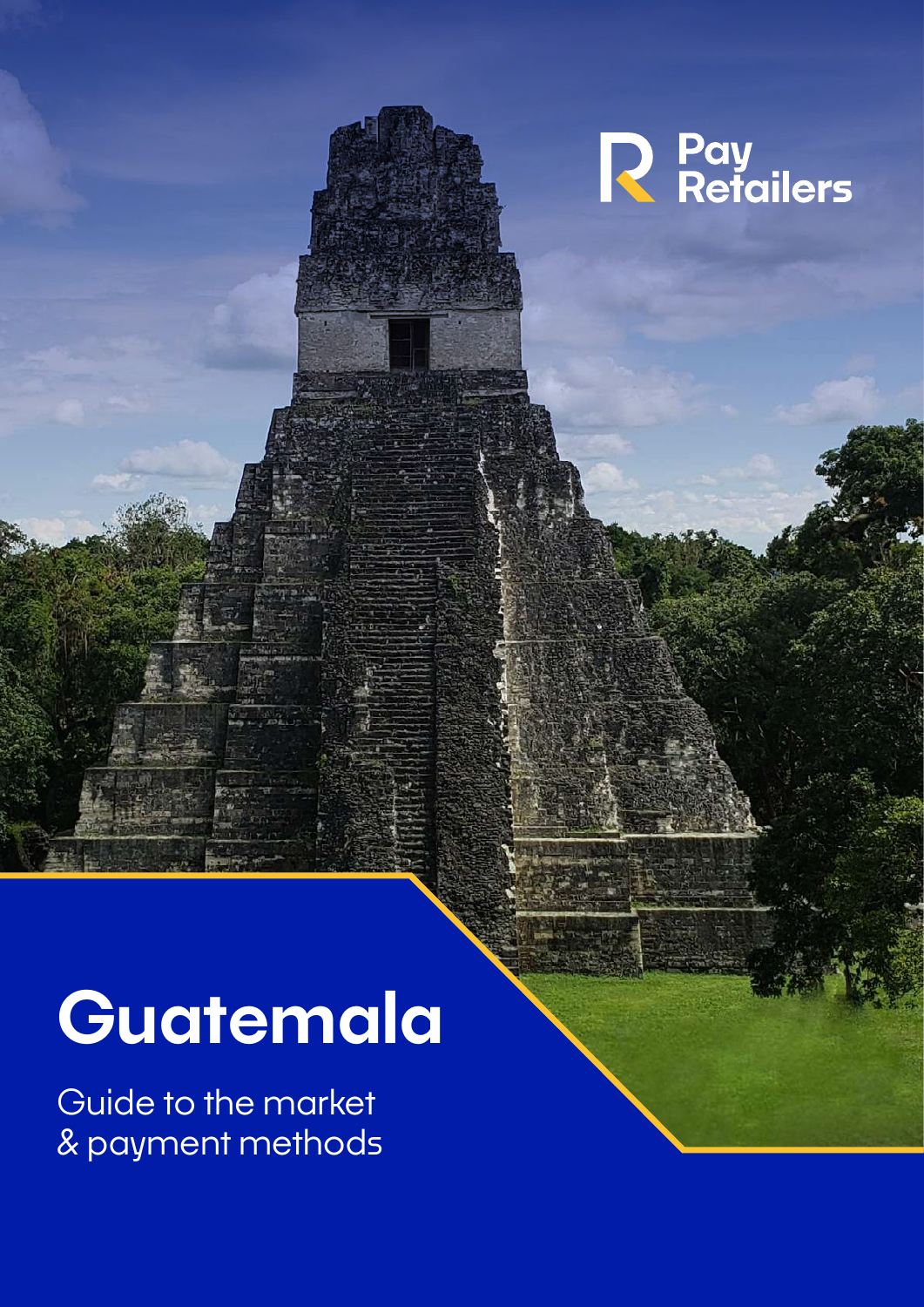# GUATEMALA



# **Market** overview

Guatemala, famous for the Maya ruins and its rain forest, is one of the weaker countries in South America when it comes to economic figures.

The country has 18m inhabitants and the economy reached a GDP of 77bn USD in 2020. This means, every Guatemalan inhabitant contributed about 4k USD per year to the overall economy, being an average amount compared with neighboring countries. The inflation rate is average with 4% in 2020, steadily coming down from 7% at the time of the millennium. Unemployment rates have historically been remarkably low, only with a slight spike in 2008 and 2020 due to the financial- and the Covid-crises respectively, while today amounting to 3%. The main export partner of Guatemala is the US, stemming 33% of the total export amount.

The main economic sectors in terms of GDP are services with nearly 63%, followed by industry with about 22%, and agriculture sitting at around 9%. While agriculture has the lowest impact on the GDP, about 31% of the workforce is employed with that sector. The opposite holds true for the industrial sector, that only employs 18% of the workforce.

In terms of e-commerce preparedness, according to UNCTAD, Guatemala is placed third to last before Nicaragua and Haiti. This rank shows that Guatemala still has to put much effort into the development of the e-commerce sector.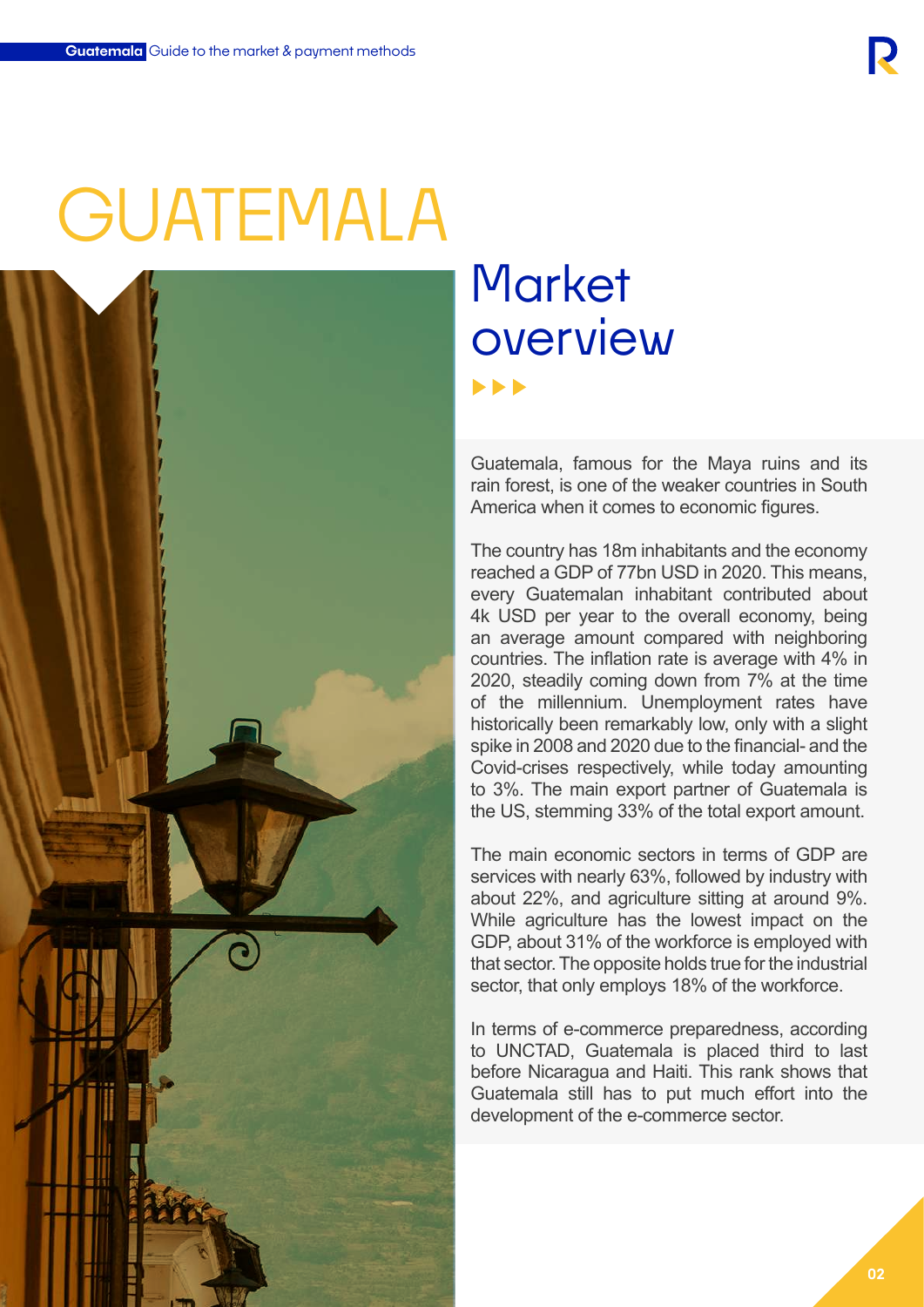### **KPIS**  Of the **country**  $\blacktriangleright$

Currency: **Quetzal** (GTQ)

**\$0.5bn 18m 1.3m** expected e-commerce-revenue in 2021

population internet users e-shoppers **12m** internet users

## $\mathbf{C}$

Guatemala is one of the smallest markets in Latin America, besides its small neighboring countries. But in the future, those markets together will play an important part in the e-commerce portfolios of business being active in Latin America.

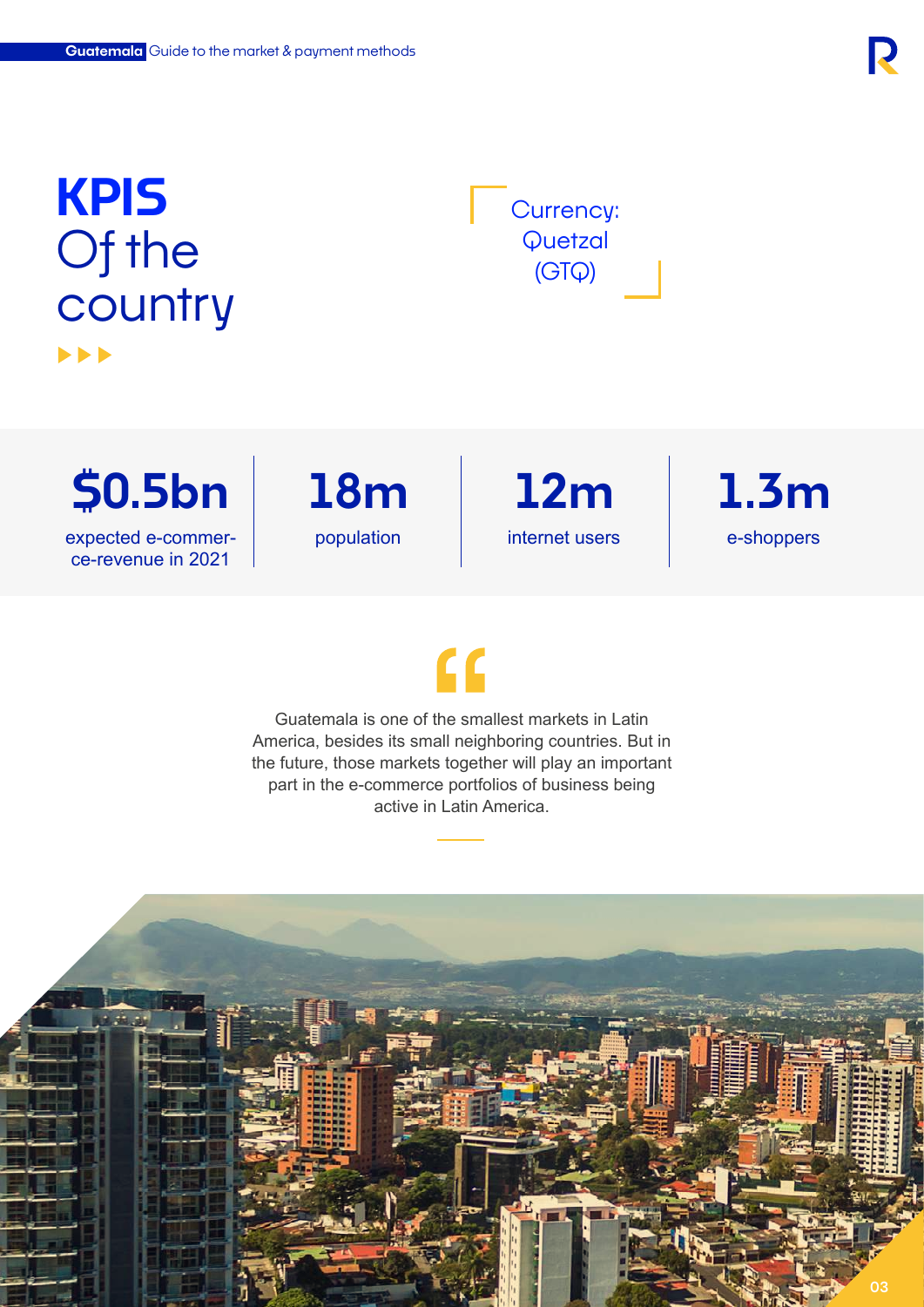# **Expand** your business to Guatemala

The main sectors of the economy



#### Processed foods & clothing

Sugars and sugar confectionery makes for 7% of the exports, while beverages (including spirits and vinegar) cover 3%. Other processed foods like cereals, canned foods etc. have a combined share of 4%.

The clothing industry is the third important industry that takes up 14% of the exports – 10% by knitted/crocheted apparel and clothing accessories, 2% by non-knit products and 2% by other fabrics.





Guatemala is a big producer of agricultural products, and they take the largest share of the countries' exports. Fruits and nuts cover 13%, while coffee, tea, mate and spices take up 12% of the exports. Vegetables and associated produce amount to 3%.



Travel and tourism as percentage of the GDP in Guatemala in 2019 has reached 6%. Compared with neighbors, Guatemala is ranked in the low third. While Belize is most tourist-dependent with a share of 37%, Suriname sits at 3%. However, most countries move in a bracket between 9 and 13 percent.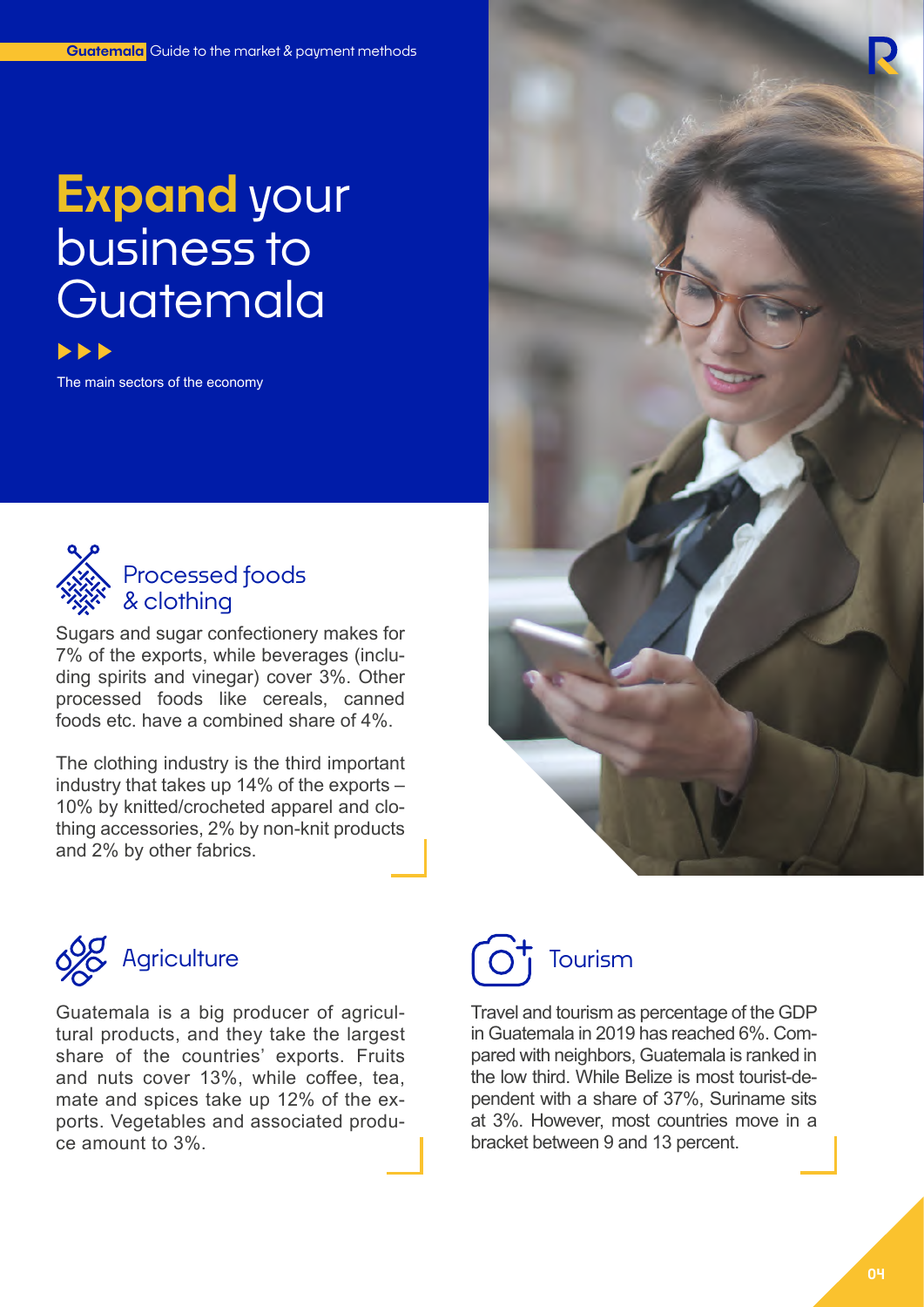# **Distribution of the e-commerce market in Guatemala**  in 2019, by region

 $\blacktriangleright$ 



## Interesting numbers

Expected e-commerce revenue growth (CAGR 2021-2025).

**15% 77usd 34%** 

Expected e-commerce revenue per user in 2021.

Expected share of online shoppers in 2021.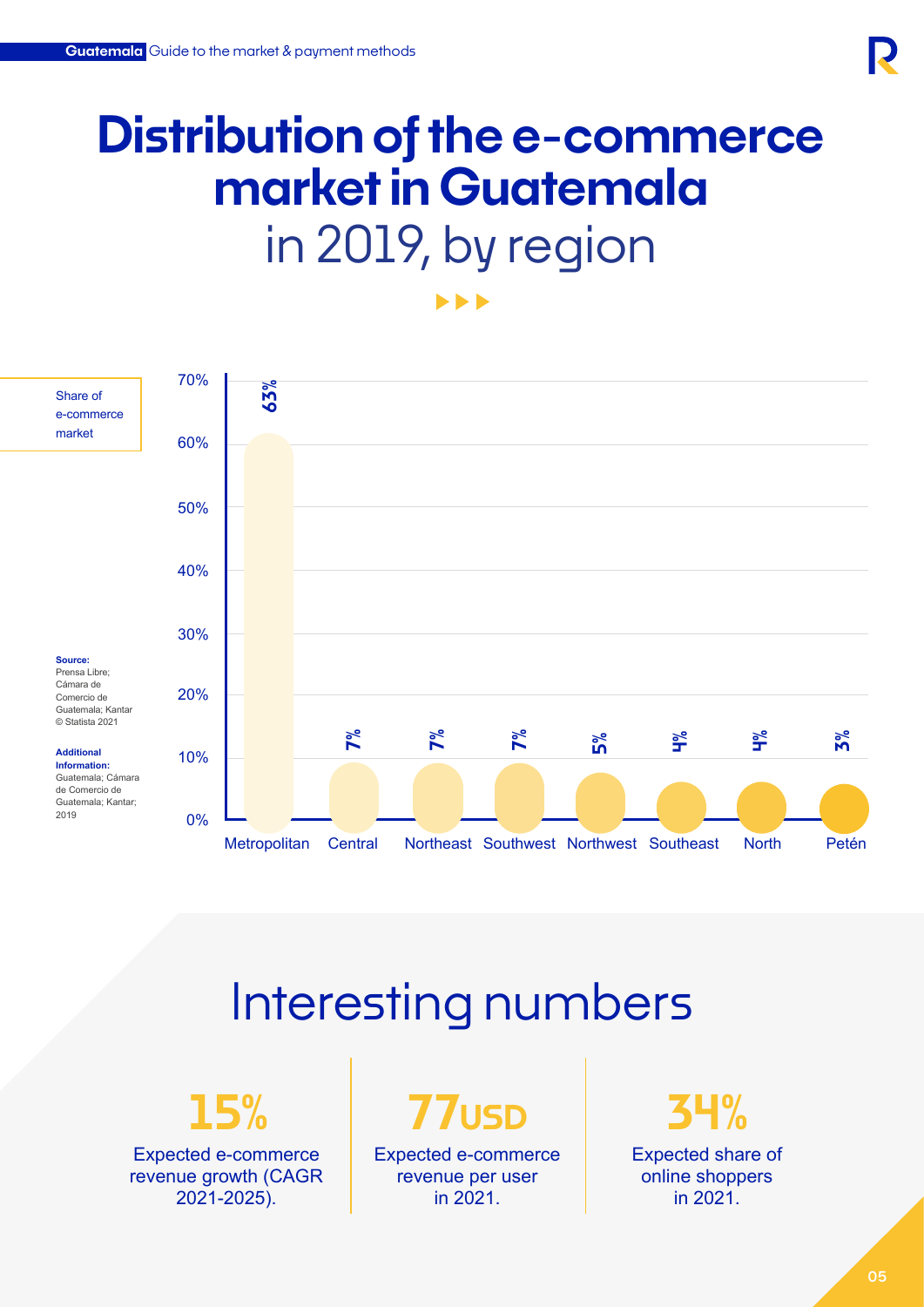## **O**

### **Our payment methods** in Guatemala  $\blacktriangleright$

In Guatemala, cash is the preferred means of payment, although other options exist like the big credit card providers.

For Guatemala, we offer the online payment service of Banco Industrial. For cash payments our suite supports Banco Industrial, Banco de Antigua, Fundación Génesis, Caja de Desarrollo and Super 24.

#### Cash payments



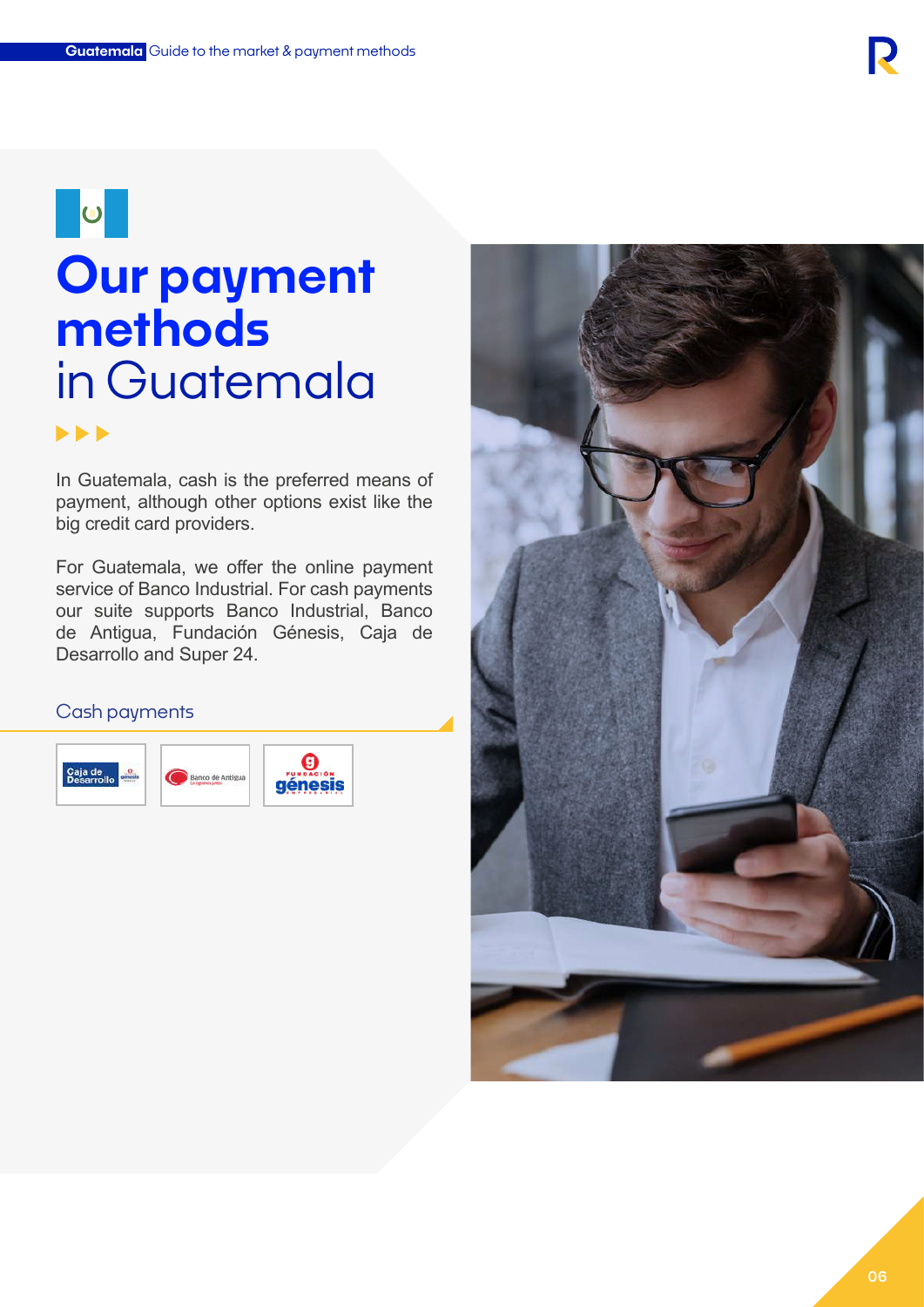**Guatemala Guide to the market & payment methods** 

## **Online** shopping insights \*\*\*

#### **Cash**

Most popular payment method in 2020.

#### **China**

Projected most revenue generated in 202.

#### **Furniture & Appliances 8%**

Expected largest segment in 2021.

Made online purchases or paid bills online in 2020.

## Growth of **online shopping**

| Users.      |
|-------------|
| Penetration |
| rate.       |
| In million  |
| users       |
|             |

Most recent update: Jul 2021



#### E-commerce sales revenue in Guatemala from 2018 to 2020, by type of purchase

Revenue in million dollars



#### **Sources:**

Various sources (Cámara de Comercio de Guatemala); Kantar; Forbes; Statista © Statista 2021

#### **Additional information:**

Guatemala; Various sources (Cámara de Comercio de Guatemala); Kantar; Statista; 2018 and 2019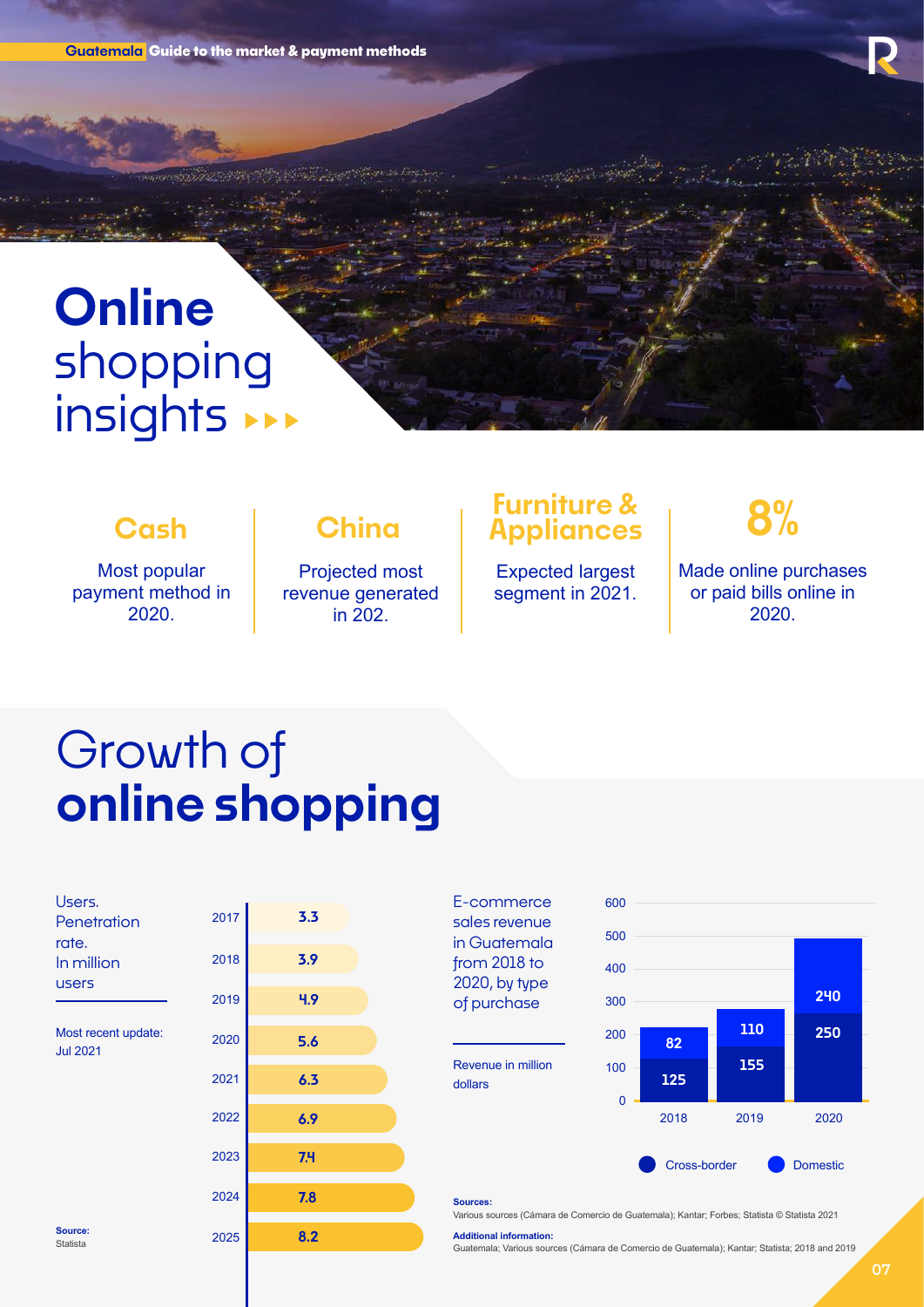### **Ready to grow** your business to Guatemala?

#### $\blacktriangleright\blacktriangleright\blacktriangleright$

Enjoy this video about our sponsorship



### **Let´s play together**

PayRetailers is now an Official Sponsor of the South American football tournament CONMEBOL Sudamericana, and strengthens our relationship with the region. This is Z, the second-most prestigious club competition in South American football. Empowering our social commitment in Latin America, we have reached an agreement with the South American football confederation by which we become the Official Sponsor of CONMEBOL Sudamericana for the next two seasons.

Our clients benefit from our in-depth knowledge in each country by offering a lo-calized payment experience for the region with simple and reliable payment methods used for everything that fans enjoy, and with a worldwide settlement of funds through one single integration.

PayRetailers bridges the access gap between Latin Americans and international companies, and it is a trusted partner to 50+ local banks in 12 countries.

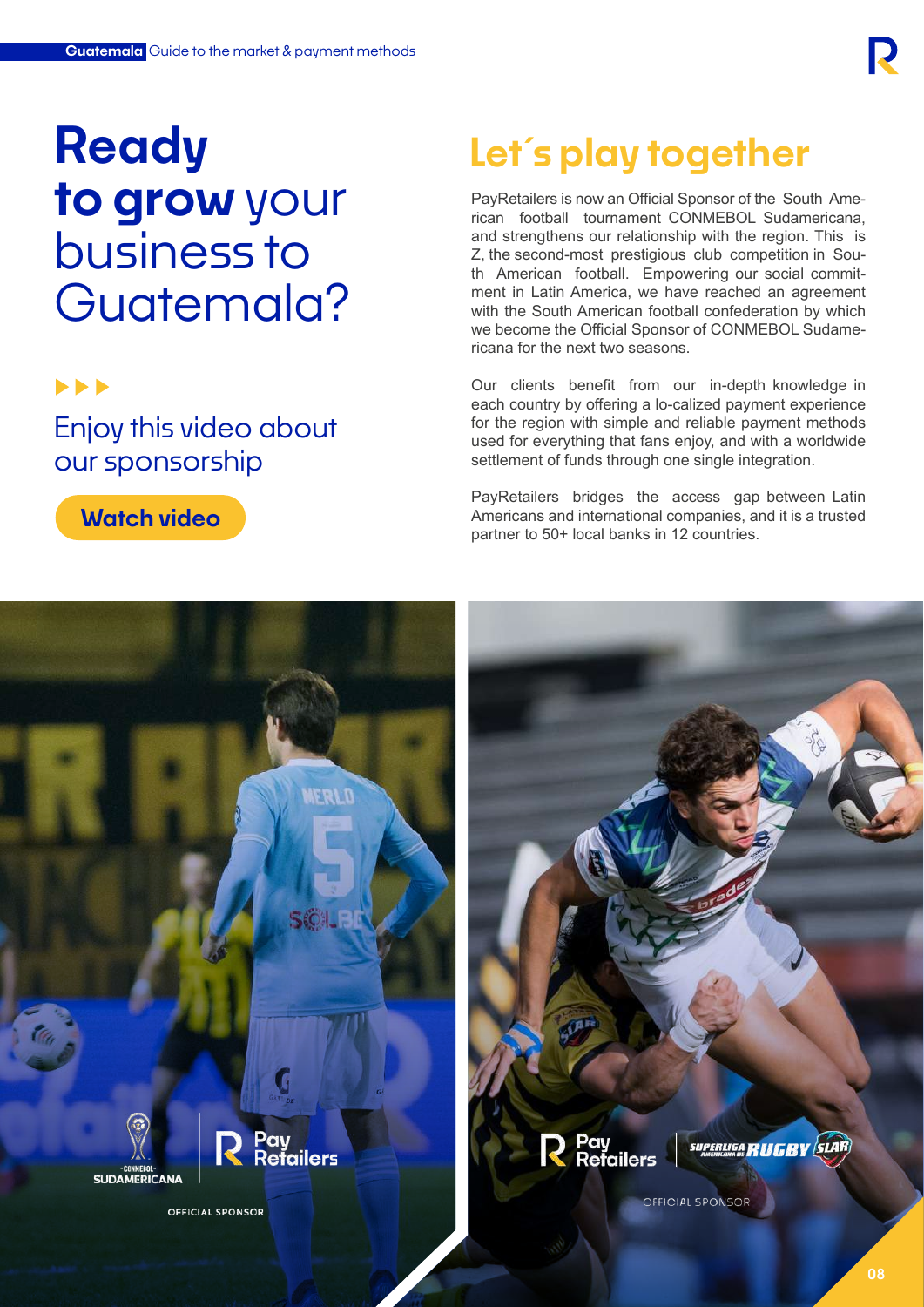### Our **Associations**

We are members of several Fintech associations throughout Latin America with the common goal of creating a dynamic ecosystem for business development.

#### **Fintech Associations**





#### **Financial Inclusion**

We promote the business of companies, driving the creation of new, technology-based financial products that provide solutions to current user demands, helping to increase the level of financial inclusion.

#### **Financial Education**

We are aware of the importance of helping people acquire the knowledge and skills to better manage their personal finances and improve their well-being. We use our collective knowledge and industry best practices to improve financial services for everyone.